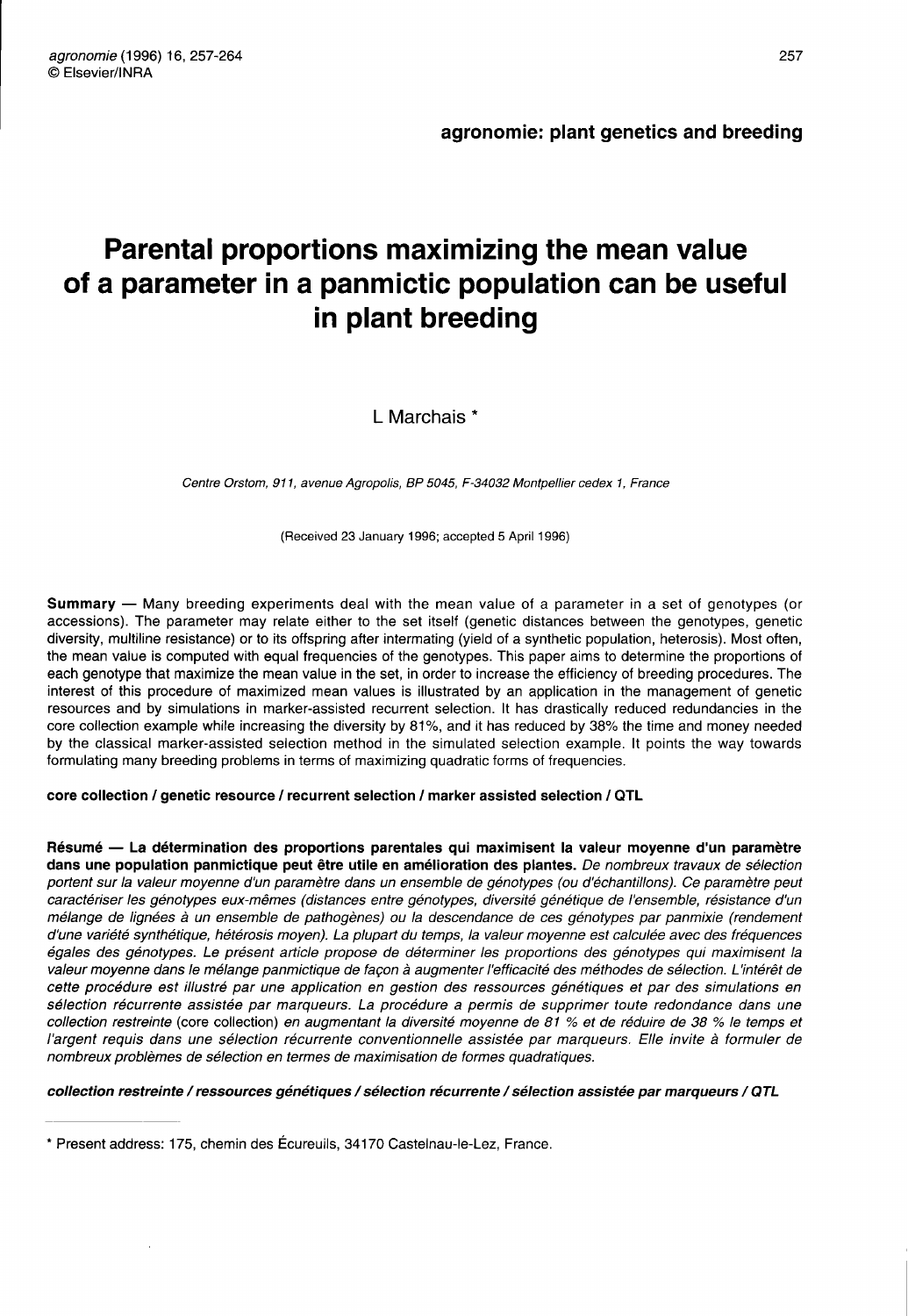## INTRODUCTION

In crop breeding, synthetic cultivars are usually produced by intermating a set of selected parental genotypes in equal proportions (Allard, 1960). It could be rewarding to initiate a synthetic by determining the relative contributions of each genotype that maximize the mean value of the synthetic for a given parameter. The parameter in this case could be, for instance, grain yield of the parents and of their hybrids.

Multiline varieties are traditionally developed as a mixture in equal proportions in order to stabilize their performances over a range of environments or against a range of pathogen races (Marshall and Brown, 1973). The variance in yield  $(V_m)$  of the mixture over the environments is taken as an inverse measure of its stability:  $V_m =$  $\sum_i \sum_j p_j p_j C_{ij}$ , where  $p_j$  is the proportion of line *i* in the mixture;  $C_{ii}$  is the covariance in yield of the ith and jth lines over the environments;  $C_{ii}$  is the variance of the ith line. The best mixture would be obtained with a vector  $p$  that minimizes  $V_m$  or (warsnan and Brown, 1973). The variance in<br>yield ( $V_m$ ) of the mixture over the environments is<br>taken as an inverse measure of its stability:  $V_m = \sum_i \sum_j p_j C_{ij}$ , where  $p_i$  is the proportion of line *i* in<br>the mixture;  $C_{$ highest variance. It is hoped that  $V_m$  is less than the variance of the line with the smallest variance.

These two examples show that important breeding problems can be defined in terms of maximizing mean values which are quadratic forms of frequencies  $(Q(\mathbf{p}) = \sum_i \sum_i p_i p_i d_{ii} = \mathbf{p}^i \cdot \mathbf{D} \cdot \mathbf{p}$ , where **p** is a vector of frequencies summing up to 1. The vector **p** refers to a set of genotypes and D is a symmetric matrix of which the elements refer to pairs of genotypes in the set.

This paper will illustrate the interest of determining the relative contributions of parents that maximize some mean value in a panmictic population by means of two applications: (1) the management of genetic resources and creation of a core collection (Frankel and Brown, 1984); and (2) plant breeding, at a time when it is becoming possible to predict the value of a plant from the knowledge of its genotype at a marker locus tightly linked to a quantitative trait locus (QTL) (Edwards et al, 1992), recurrent selection for the fixation of a set of particular genes.

## METHOD

The problem is to find the frequencies  $p_i$  maximizing the quadratic form:

$$
Q(\mathbf{p}) = \sum_i \sum_j p_i p_j d_{ij} = \mathbf{p}'.\mathbf{D}.\mathbf{p}
$$

L Marchais<br>where in matrix notation  $\mathbf{p}' = (p_1...p_n)$  is the vector of parental contributions to the bulk or to the synthetic population. Each  $p_i$  element is subject to the restrictions:

$$
0 \le p_i \le 1
$$
 and  $\sum_i p_i = 1$ 

The matrix  $\mathbf{D} = (d_{ii})$  is real symmetric. Its elements are the values attached to the couples  $(i, j)$  of genotypes.

Many consistent iterative algorithms are available in statistical packages for obtaining the maximum of any function. They have not been tried and compared in the present work. Instead an algorithm found in population genetics has been used that has given good results, although it has not been proven so far that this is the best one for maximizing quadratic forms of frequencies.

With genotypes considered as multiple alleles of a locus, the method employs the reasoning elaborated in the theory of natural selection acting on a panmictic population with distinct generations and constant selective values. Population genetics manuals (eg, Crow and Kimura, 1970) establish the following rela-<br>tions between the frequencies  $p_{i,n+1}$  of  $A_i$  alleles in<br>generation (n+1) and frequencies  $p_i$ , in generation (n) tions between the frequencies  $p_{i,n+1}$  of  $A_i$  alleles in generation (n+1) and frequencies  $p_{i,n}$  in generation (n):

$$
p_{i,n+1} = p_{i,n} \sum_{j} p_{j,n} d_{ij} / (\sum_{i} \sum_{j} p_{i,n} p_{j,n} d_{ij})
$$
 (1)

 $d_{ij}$  (often noted  $w_{ij}$  in the manuals) is the selective value of the  $A_iA_j$  genotype. In this context, all the  $d_{ij}$  are positive or null.

It has been shown that, with these frequency changes, the evolution of  $Q(p)$  is such that<br>Maximum( $d_{ii}$ )  $\geq Q(p_{n+1}) \geq Q(p_n)$  and that  $Q(p_n)$  tends  $d_{ij}$  (often noted  $w_{ij}$  in the manuals) is the selective<br>value of the  $A_iA_j$  genotype. In this context, all the  $d_{ij}$ <br>are positive or null.<br>It has been shown that, with these frequency<br>changes, the evolution of Q(**p**) towards a limit which is a local maximum. The exact demonstration is probably due to Mulholland and Smith (1959) and to Kingman (1961). An approximate demonstration is given in Crow and Kimura (1970, 274).

The method consists simply of repeated application of the algorithm (1), starting with the initial vector  $p_i=$  $1/n$  (n is the number of genotypes in the set), until an equilibrium is reached which gives the maximum of Q(p). In theory, this maximum may depend on the initial vector **p**, but the vector  $(p_i = 1/n)$  is of the most practical concern. Anyway, with high numbers of genotypes it would be completely unfeasible to iterate the maximization process with several sets of initial p values.

Two other methods may be mentioned. Cox (1988) proposed maximizing  $Q(p)$  by means of a method based on the first eigenvector of the D matrix: this is not mathematically justified and is inefficient. A mathematical solution is proposed in population genetics manuals (eg, Elandt-Johnson, 1971) consisting in the search for the extremum of  $Q(p)$ : in practice, this does not work, because it gives solutions outside the (0,1) interval that are not frequencies. An example of these two methods will be given in the application on core collections.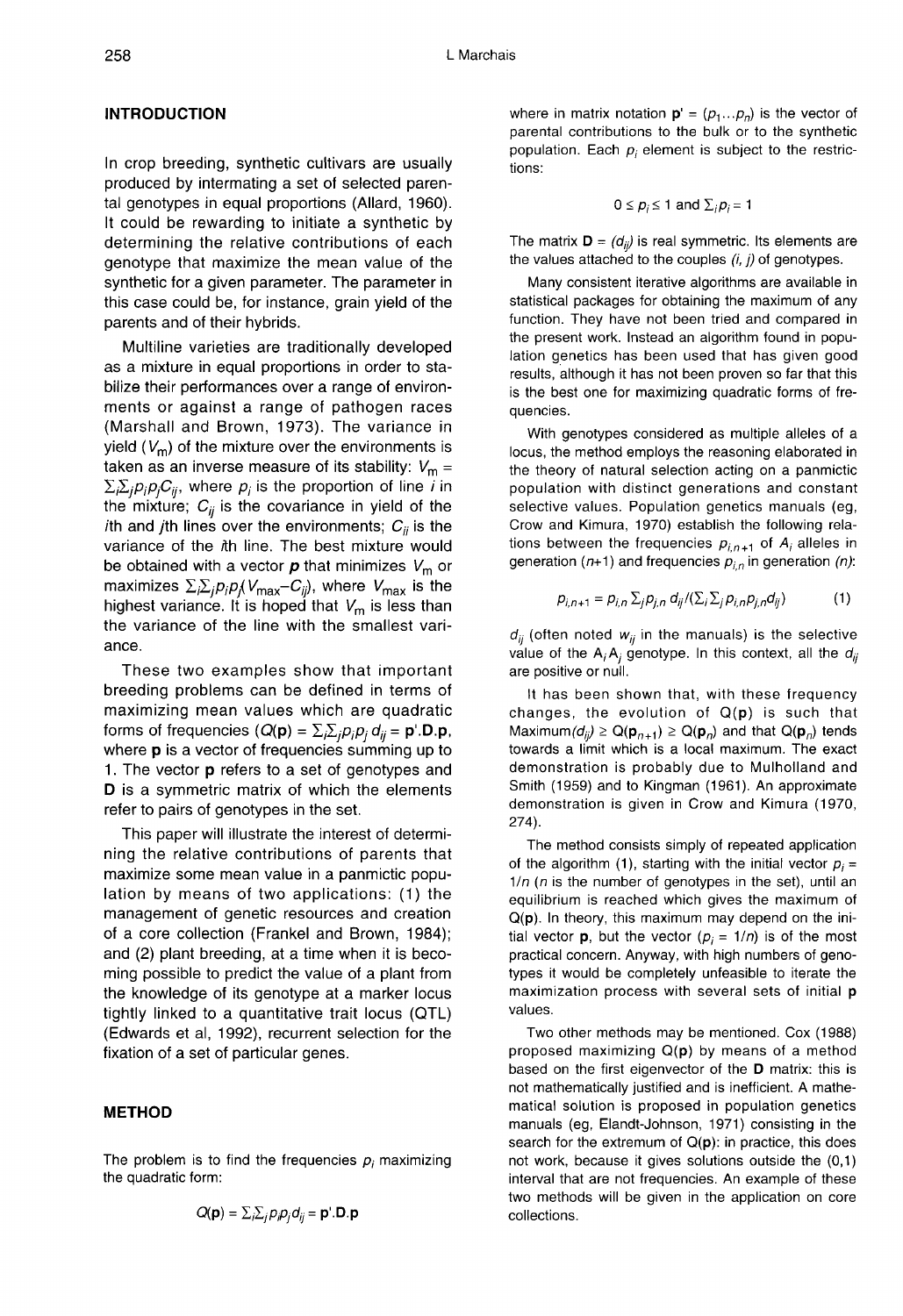## APPLICATION 1. DEVELOPMENT OF A CORE COLLECTION

Managers of genetic resources are interested in the creating working collections comprising maximum diversity in a minimum size: the so-called core collections. The goal of these core collections is to facilitate access to and use of existing diversity in integral collections to scientists and breeders (Frankel and Brown, 1984).

Brown (1989) has proposed a two-step procedure for developing a core collection:

- determining groups of accessions relatively homogeneous for available taxonomic, geographic, enzymic, morphological, and agronomical information;

- sampling of about 10% of the integral collection by random selection in each group of a number of accessions proportional to the logarithm of the group size.

When intra-group information is available, instead of a random selection of accessions assumed to comprise overall diversity, the method proposed here is well adapted to the exact identification of the accessions, and their corresponding proportions, to be included in the core collection.

An example is given here of 95 wild millet samples (Pennisetum glaucum subsp monodii) collected in a vast area of the West African Sahel extending between Adrar des Iforas, the Air mountains and the agricultural part of République du Niger, and described for eight enzymic systems with 12 loci and 46 alleles (Tostain, 1992). These millets comprise a relatively homogeneous

group in terms of their enzymic diversity, in comparison with other geographical groups. Let us determine the selection of accessions using maximum Nei's diversity (Nei, 1973).

Let  $x_{ial}$  be the frequency of allele  $a$  of locus *l* in accession *i*. The whole Nei's diversity  $H_t$  of the weighted bulk is:

$$
H_t = \sum_j \sum_j p_j p_j \sum_j (1 - \sum_a x_{iaj} x_{jaj})
$$

The maximization of  $H_t$  is obtained by applying the algorithm (1) to the matrix with general term

$$
d_{ij} = \sum_{i} (1 - \sum_{i} x_{ia} x_{ia})
$$

A state of equilibrium is practically reached after 700 iterations: the five most significant figures of  $Q(p)$  and the three most significant figures of  $p_i$ do not change in the following 200 iterations. Table I shows that the initial diversity of the complete collection before weighting ( $p_i = 1/95$ ) is 3.58. After maximization, the diversity is 6.48 and is obtained with only eight accessions. The most important accession represents 27% of the genetic material in the core collection of Niger wild millets. The current procedure is very efficient at increasing the diversity and radically eliminating redundancy in this group. The same procedure could be applied again to the mean allelic frequencies of each group included in the core collection to determine the proportions of each group that maximize the whole core collection diversity.

The diagonalization method (Cox, 1988) applied to the same matrix gave a mean diversity of 4.31 and selected all the accessions with

| Label of selected accession | Origin              | Nei's diversity | Proportion |  |
|-----------------------------|---------------------|-----------------|------------|--|
| <b>B5</b>                   | Gourma              | 2.476           | 0.27       |  |
| H <sub>11</sub>             | Niger agricole      | 3.323           | 0.20       |  |
| Β1                          | Gourma              | 2.738           | 0.17       |  |
| K9                          | Aïr                 | 1.726           | 0.09       |  |
| D <sub>16</sub>             | Menaka              | 3.456           | 0.09       |  |
| H <sub>20</sub>             | Niger agricole      | 2.833           | 0.08       |  |
| F1                          | <b>Burkina Faso</b> | 2.449           | 0.06       |  |
| E9                          | Adrar des Iforas    | 3.043           | 0.04       |  |
| Total                       |                     |                 | 1.000      |  |

Table I. Composition of the core collection extracted from the 95 accessions of wild pearl millets collected in Niger by maximization of mean Nei's diversity.

Diversity of the integral equal frequencies collection =  $3.58$ ; diversity of the weighted core collection =  $6.48$ .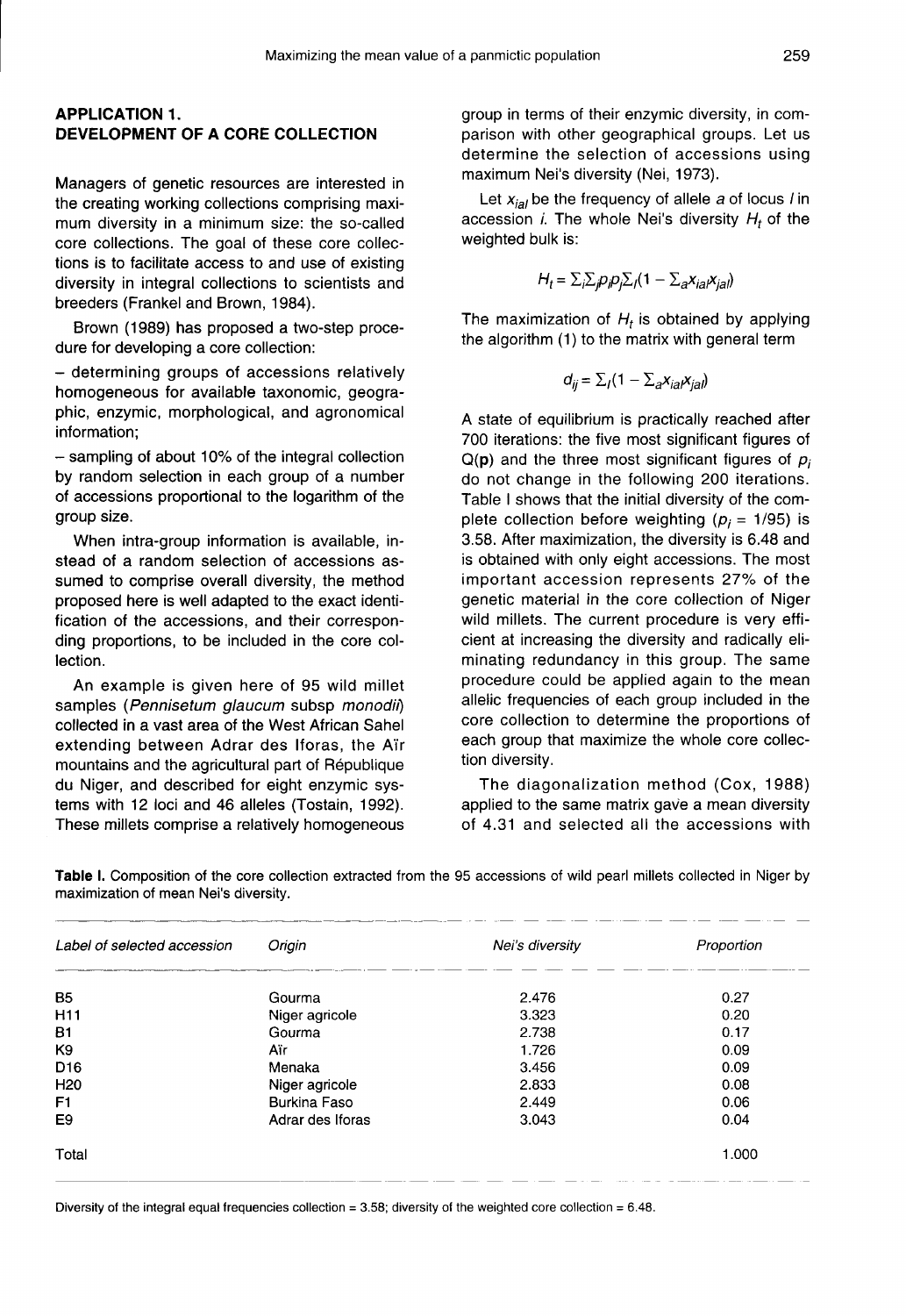weights between 0.009 and 0.023. This method did not find the maximum diversity and did not eliminate redundancies. The other method searching for an extremum also failed: the extremum obtained, 0.315, is a minimum and the weights are between -5.69 and +6.17. These are not frequencies. Clearly, both methods are inappropriate.

But the procedure proposed here is useful only if the core collection diversity is not altered too much by modifications of the D matrix due to errors in estimating D elements. Ten simulations were performed on D matrices randomly modified: with equal probabilities, each term was either increased or decreased by 10%. Table II shows that the core collection determined with the initial D matrix keeps a high diversity when the D matrix is modified (on average 92% of the maximum diversities computed on modified matrices). In practice, then, in the case of strong redundancies, the value of a core collection determined by the present procedure is not very sensitive to errors in estimating **D** elements.

The present procedure to create core collections could be applied simultaneously to qualitative and quantitative characters, once each quantitative character has been split into classes. But this raises the problem of determining the number of classes attributed to each character.

The main objection to the present procedure is that, in most cases, accessions are not analysed before creating a core collection. But this procedure could be considered, after analysis of a preliminary selection of accessions made according to the principles of Brown (1989).

A treatment of the problem created by a lack of data on some accessions remains to be studied when using the present procedure, especially in terms of robustness.

# APPLICATION 2. RECURRENT SELECTION FOR A PARTICULAR GENOTYPE

The identification of loci acting on quantitative traits (QTL) is now possible thanks to the establishment of plant genetic maps with molecular markers. It is possible to determine the genotype of a plant at a set of marker loci tightly linked to QTLs controlling the expression of different characters. The phenotypes of a set of plants and of their crosses can therefore be predicted (Edwards et al, 1992; Goldman et al, 1993).

Marker assisted selection raises a lot of hopes but has not yet produced real results (Dudley, 1993). Beforehand, a detailed and expensive analysis of the material to be improved is required: to identify the different QTLs of interest, especially when they are borne on the same segment of a chromosome, to find a marker tightly linked to each QTL, to evaluate the effects of epistasis and genotype x environment interactions (Gallais and Rives, 1993).

| Matrix <b>D</b> |                | Mean diversity     |         |                 |              |  |  |
|-----------------|----------------|--------------------|---------|-----------------|--------------|--|--|
|                 |                | Initial collection | Maximum | Core collection | Core/maximum |  |  |
| Original        |                | 3.58               | 6.48    | 6.48            | 1.0          |  |  |
| Modified        | 1              | 3.58               | 6.88    | 6.37            | 0.92         |  |  |
|                 | $\overline{c}$ | 3.58               | 6.92    | 6.14            | 0.88         |  |  |
|                 | 3              | 3.58               | 6.94    | 6.45            | 0.92         |  |  |
|                 | 4              | 3.57               | 6.80    | 6.30            | 0.92         |  |  |
|                 | 5              | 3.59               | 6.98    | 6.29            | 0.90         |  |  |
|                 | 6              | 3.58               | 6.96    | 6.62            | 0.95         |  |  |
|                 | 7              | 3.58               | 7.00    | 6.40            | 0.91         |  |  |
|                 | 8              | 3.59               | 6.96    | 6.47            | 0.92         |  |  |
|                 | 9              | 3.59               | 7.00    | 6.61            | 0.94         |  |  |
|                 | 10             | 3.58               | 6.91    | 6.44            | 0.93         |  |  |
| Mean            |                |                    |         |                 | 0.919        |  |  |

Table II. Comparison of the diversities of the core collection determined on the original D matrix with the maximum diversities computed with ten randomly-modified matrices.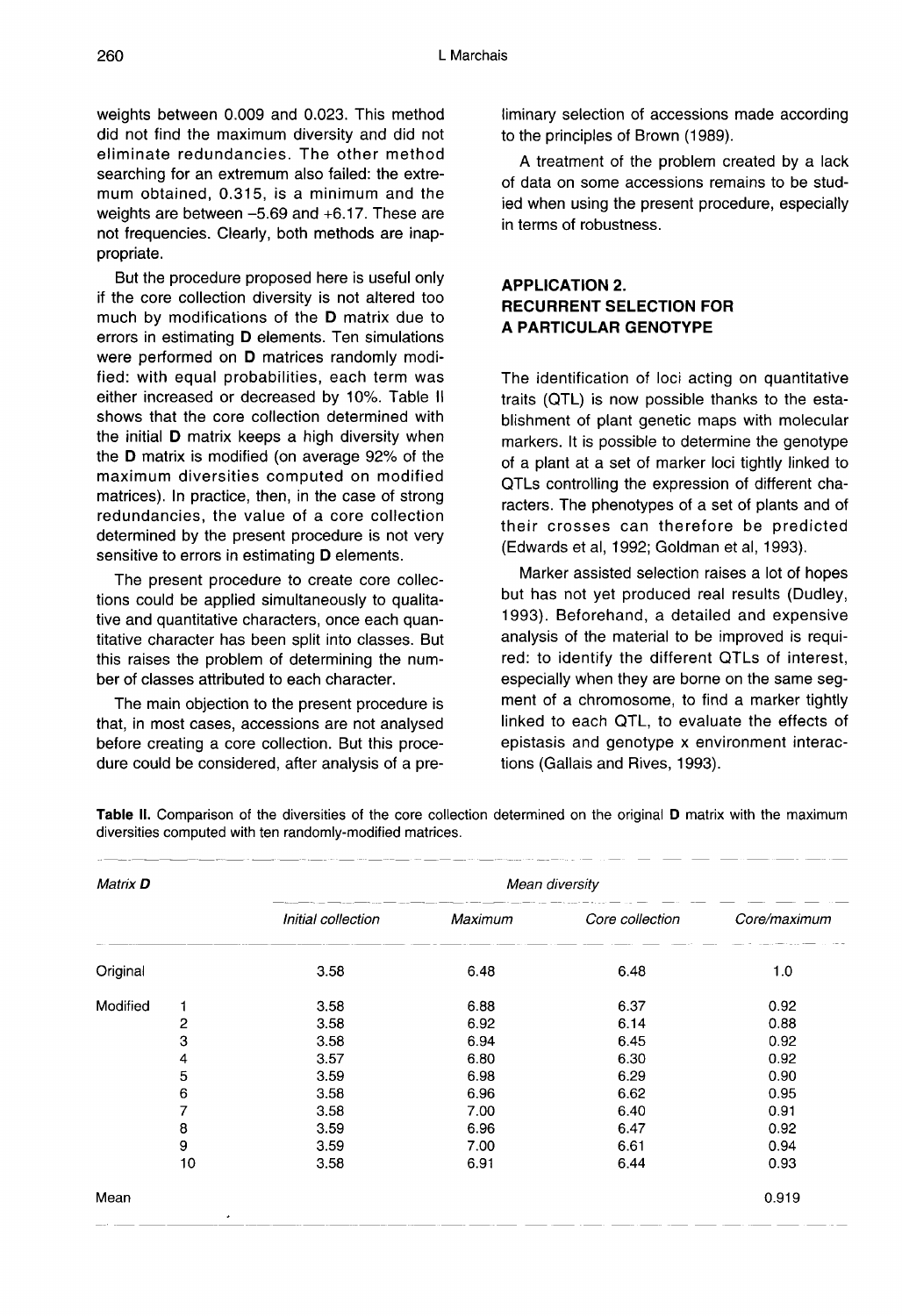We shall suppose here that all these difficulties have been resolved, and that the breeder works on an F2 generation from two parents each possessing some favourable  $Q_1$  and some unfavourable  $Q_2$  alleles at QTLs tightly linked to segregating molecular marker alleles, respectively  $M_1$  and  $M_2$ .

Recurrent selection has been simulated in order to bring together in a single plant all the favourable marker alleles (designated  $M_1$ ) at 20 unlinked loci. Unfavourable alleles are designated  $(M_2)$ . The initial population comprises 100 individuals each created by random sampling of 40 alleles from a pool of equifrequent alleles  $\frac{1}{2}$ . The<br>individuals eac<br>40 alleles from<br> $\frac{1}{2}$ .  $\frac{1}{2}$ .  $\frac{1}{2}$ 

Genotypes are described with the Θ variable of Hayman (1954):

 $\Theta = 1$  for  $M_1M_1$   $\Theta = 0$  for  $M_1M_2$   $\Theta = -1$  for  $M_2M_2$ 

The variable Θ for the offspring of the cross between two individuals  $i$  and  $j$  is:

$$
\Theta_{ij}=(\Theta_i+\Theta_j)/2
$$

The allele  $M_1$  frequency in this offspring is  $1/2 +$ The allele<br>(Θ<sub>*i*</sub> + Θ<sub>*j</sub>)/4.*<br>In the s</sub>

In the simulation, the selective value  $d_{ij}$  of the cross  $i \times j$  is chosen such that:

$$
d_{ij} = \left(\frac{1}{2} + \frac{\Theta_{i1} + \Theta_{j1}}{4}\right) \times \left(\frac{1}{2} + \frac{\Theta_{i2} + \Theta_{j2}}{4}\right) \times \ldots \times \left(\frac{1}{2} + \frac{\Theta_{i20} + \Theta_{j20}}{4}\right)
$$

It is the product of favourable allelic frequencies at the 20 loci. Thus, in the case of two individuals having the genotype  $(M_2M_2)$  at the same locus, their selective values and that of their cross are null. Only one maximum is possible, ie, unity. All the favourable alleles are constrained to reach fixation.

Each cycle of selection comprises three steps in one generation: (i) for the 100 individuals included in the generation, estimating the selective values of their offspring in crosses  $(d_{ii})$  and selfings  $(d_{ii})$ ; (ii) determining the proportions  $p_i$  maximizing the mean selective value of the panmictic offspring by iterative application of algorithm (1); and (iii) random sampling of 100 individuals generated by weighted panmixia: each individual is generated by random sampling of two parents with probabilities  $p_i$ . To select a parent, the interval (0, 1) is segmented in successive intervals of lengths  $p_1, p_2 ... p_{100}$ . A pseudo-random number with a uniform distribution between 0 and 1 is drawn. An individual is chosen as parent if the random value falls in its segment  $p_i$ . In both parents, at each locus there is random sampling of an allele with probability  $(1 + \Theta)/2$  for M<sub>1</sub> and  $(1 - \Theta)/2$  for M<sub>2</sub>. Thus, the 20 loci are considered independent, but any linkage disequilibrium in the parents is taken into account.

In the 32 simulations performed, several geno-In the 32 simulations performed, several geno-<br>types homozygous for  $M_1M_1$  at all 20 loci were<br>obtained after two, three or four cycles of selecobtained after two, three or four cycles of selection. The examples shown in table III prompt the following practical comments.

In each generation, the number of parents selected was low: from one to three, rarely four. Consequently, it would be easy to make all the required crosses manually and to compose the weighted bulk: the proportions  $p<sup>2</sup>$  for selfs and  $2p_i p_i$  for the crosses, although this low number can cause some undesired effects of inbreeding in allogamous crops. In such a case, the procedure should be convenient for preparing inbred lines in view of breeding hybrids. Considering

Table III. Examples of simulations MASMAX showing the number and proportions of the parents selected in each cycle; the number of individuals fixed for the M1 alleles obtained at last cycle of selection is indicated.

| Simulation<br><b>MASMAX</b><br>no. |                |                | Number<br>of fixed |                     |             |
|------------------------------------|----------------|----------------|--------------------|---------------------|-------------|
|                                    | Cycle 1        | Cycle 2        | Cycle 3            | Cycle 4             | individuals |
|                                    | 0.50 0.50      | 1.00           |                    |                     |             |
| 2                                  | 0.43 0.43 0.14 | 1.00           | 1.00               |                     | 23          |
| 3                                  | 0.500.50       | 1.00           | 1.00               |                     | 6           |
| 4                                  | 0.50 0.50      | 0.890.11       | 1.00               |                     | 4           |
| 5                                  | 0.47 0.45 0.08 | 0.46 0.34 0.20 | 0.50 0.50          | 0.500.50            | 28          |
| 6                                  | 0.500.50       | 0.68 0.32      | 0.40 0.30 0.30     | 1.00                | 5           |
| 7                                  | 0.41 0.35 0.24 | 0.37 0.37 0.26 | 0.73 0.27          | 0.27 0.25 0.25 0.23 | 9           |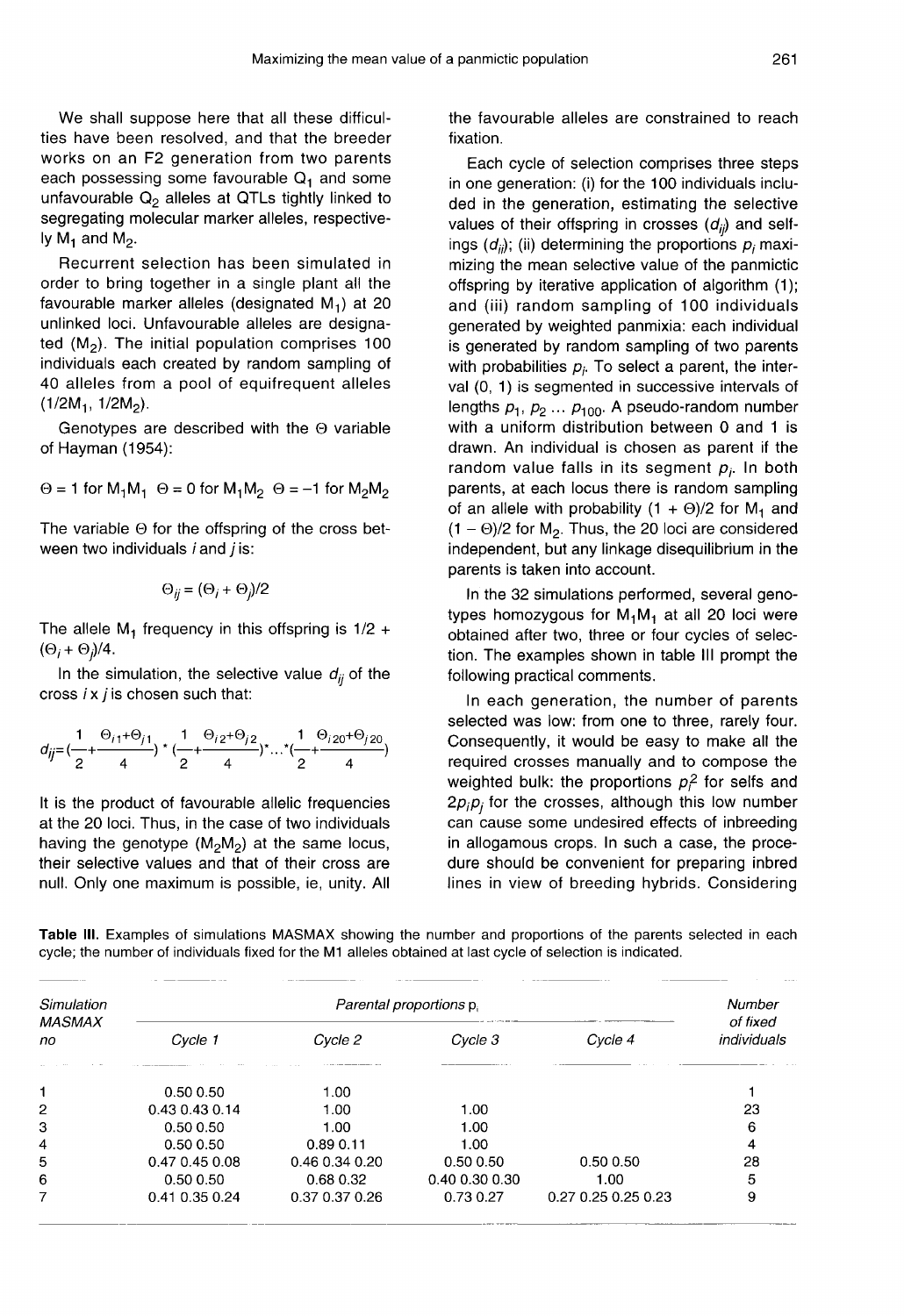that at each generation 100 individuals are generated from a low number of different crosses, it can be presumed that the realized mean value in the offspring should not be too far from the expected one. Thus, selection should not be disturbed by random drift. However this point has not been checked. The choice of the progenitors and the determination of their relative proportions would not be easy to make by hand, especially in case of unequal proportions.

This method of selection, which will be labelled MASMAX, has been compared to the classical marker assisted recurrent selection method, labelled MAS, such as set out for instance by Edwards and Page (1994), as follows. In each score  $d_i = \sum_i \Theta_{ii}$  (summing over the 20 loci) are chosen among 100 individuals as parents of the next generation and intercrossed with equal probabilities. With MAS method, the fixation of  $M_1$  alleles is obtained after four or five cycles. As an average, MASMAX needs 3.41 cycles for fixing  $M_1$  alleles instead of 4.72 cycles with MAS (table IV). That means that MASMAX is 38% faster than MAS and consequently 38% cheaper in expenses of field cultures and laboratory analyses. Another slight advantage of MASMAX over MAS is a higher number of fixed lines when both methods need four cycles for fixation, which can facilitate further breeding work.

The stringency of the selective formula chosen in MASMAX (defining the  $d_{ij}$ ) was such that with a MAS is a higher number of fixed lines when both<br>methods need four cycles for fixation, which can<br>facilitate further breeding work.<br>The stringency of the selective formula chosen<br>in MASMAX (defining the  $d_{ij}$ ) was such th F2 genotypes had a null selective value  $(d_{ii} = 0)$ , but this could not hamper the selection process because the expected number of non-null  $d_{ii}$ brobability of  $[1-(3/4)^{2}]^{1/20} = 0.726$  the 100 finder<br>F2 genotypes had a null selective value  $(d_{ii} = 0)$ ,<br>but this could not hamper the selection process<br>because the expected number of non-null  $d_{ij}$ <br>values is 100.99./ in MASMAX (defining the  $d_{ij}$ ) was such that with a<br>probability of  $[1-(3/4)^{20}]^{100} = 0.728$  the 100 initial<br>F2 genotypes had a null selective value  $(d_{ij} = 0)$ ,<br>but this could not hamper the selection process<br>because the MASMAX exerts an intensity of selection adjusted

at each cycle for the maximum efficiency but always close to the maximum (from one to three parents) based mainly on the offspring values when MAS exerts a constant lower intensity of selection (ten parents) based only on parental values. If MAS exerted a more severe intensity of selection, the risk of losing some  $M_1$  alleles would become high. Furthermore, MAS has no means to choose among parents having an equal score. Finally, the selective formula chosen for MASMAX could perhaps be improved: provided that  $M_2$  has not reached fixation in the selected parents, it might be useful to keep as a selected parent an flot reacried fixation in the selected parents, it<br>inight be useful to keep as a selected parent and<br>individual with  $M_1M_1$  genotypes at every other<br>loci even if it is  $M_2M_2$  at some locus individual with  $M_1M_1$  genotypes at every other loci, even if it is  $M_2M_2$  at some locus.

The efficiencies of the MASMAX and MAS methods were compared when some degree of recombination occurs between QTLs and markers. The Appendix shows how to compute the probability of drawing a gamete  $M_1Q_1$  at the end of the selection procedure for each pair of loci (M,Q), if parental genotypes at marker loci are known in each generation. The expected number of favourable alleles  $Q_1$ , and its standard deviation, can then be estimated.

Calculations have shown that the expected probability, m, of a non recombinant gamete<br>M<sub>1</sub>Q<sub>1</sub> in an individual fixed for the 40 M<sub>1</sub> alleles is<br>practically the same in both methods. For inpractically the same in both methods. For instance, with a 10% recombination, a MASMAX simulation achieved in three cycles gave  $m =$ 0.833 instead of 0.824 with a MAS simulation achieved in five cycles. As a matter of fact, in both methods the initial probability of a recombination is the same, ie, 10%, and cannot by reduced.

According to the simulations of Edwards and Page (1994) with additive characters, when recombination between markers and QTLs is above 10%, flanking markers become necessary to keep the efficiency of MAS (and MASMAX)

Table IV. Percentage of the simulations MAS and MASMAX fixing M1 alleles after two, three, four and five cycles of selection. The number of fixed genotypes is indicated in brackets.

| Method        | Total number<br>of simulations | Number of cycles needed for fixation |              |               |              |  |
|---------------|--------------------------------|--------------------------------------|--------------|---------------|--------------|--|
|               |                                | 2                                    | 3            | 4             | 5            |  |
| <b>MAS</b>    | 32                             |                                      |              | 28%<br>(1.3)  | 72%<br>(7.0) |  |
| <b>MASMAX</b> | 32                             | 6%<br>(1)                            | 47%<br>(8.1) | 47%<br>(20.2) |              |  |

Mean time of fixation for MAS =  $4.72$  cycles, for MASMAX = 3.41 cycles.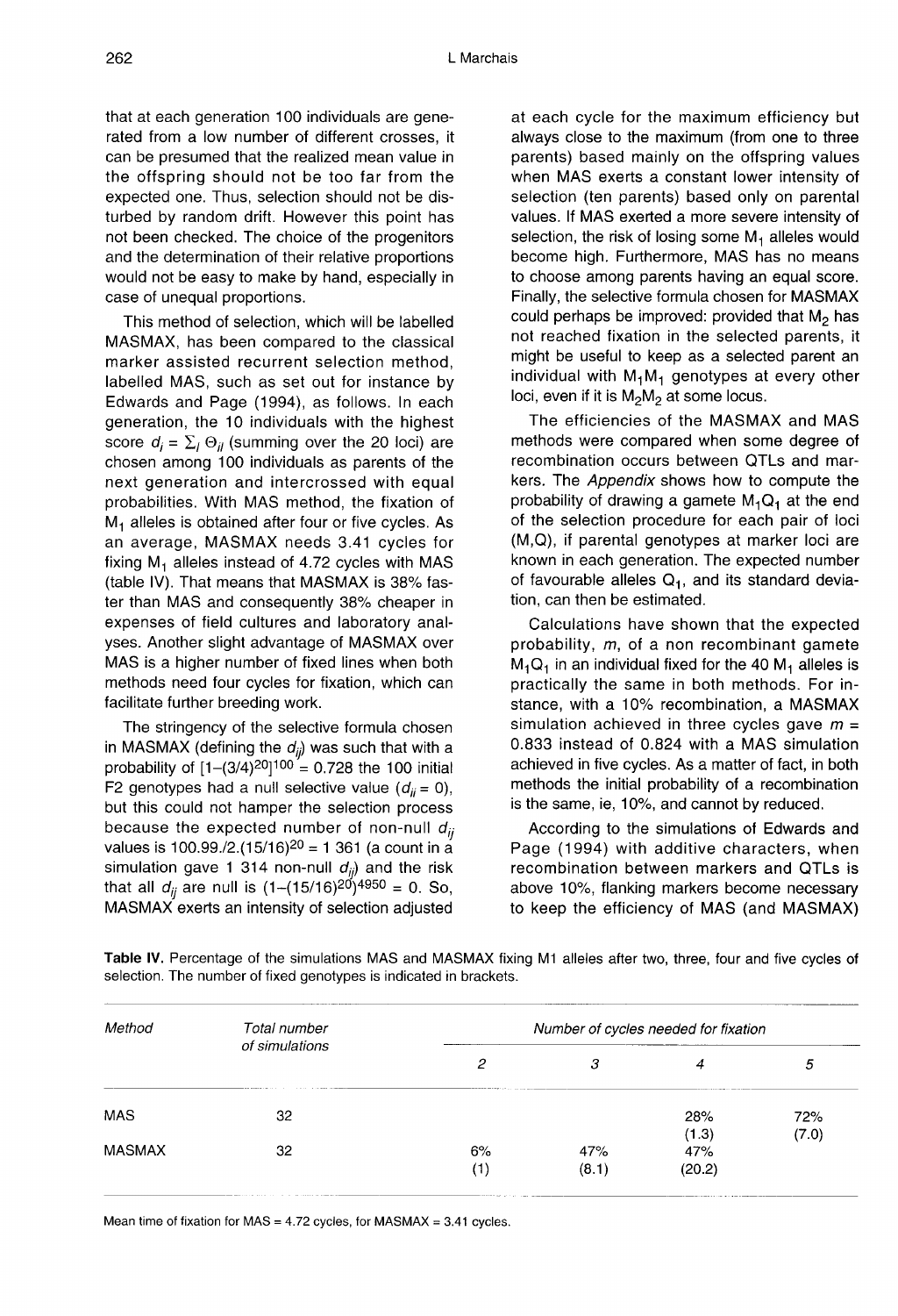superior to that of conventional phenotypic recurrent selection (PRS) at least for a rapid response early in the selection process. When all markers are fixed, PRS remains necessary to achieve further responses and reach the maximum potential.

But MASMAX and MAS seem preferable, even with some M-Q recombination, in two situations where PRS is not efficient: (1) when the tests of selective values are difficult to operate at each generation (eg, drought or disease resistance ratings and (2) when creating genotypically constrasted inbred lines in view of breeding hybrid varieties, in the case of superdominant, epistatic characters.

#### **CONCLUSION**

The results obtained here are encouraging. The proposed breeding procedure should be usefully employed in the management of genetic resources to create core collections. The method seems to be adequate in recurrent selection in dealing rationally with the information provided by molecular markers on QTLs. It should increase the rapidity of recurrent selection, reduce its cost and advance the time of earnings.

The two applications shown in the present article have endeavoured to point the way to formulating many breeding problems in terms of maximizing quadratic forms of frequencies. Apart from the attempt of Cox (1988), breeders have so far curiously not considered that possibility.

#### ACKNOWLEDGMENTS

I thank S Tostain for the use of his enzymic data on wild pearl millets from Niger, and S Tostain, X Perrier and the reviewers of agronomie for their comments on an earlier version of the manuscript.

### APPENDIX

Effect of recombinations between a QTL Q and its marker M on the number of favourable alleles  $Q_1$  obtained in the recurrent selection procedure reported here.

Let us call:

r the recombination rate between a QTL and its marker locus

r the recombination rate between a QTL and its<br>marker locus<br> $a_g$ ,  $b_g$ ,  $c_g$ ,  $d_g$  the probabilities of gametes M<sub>1</sub>Q<sub>1</sub>,<br>M<sub>1</sub>Q<sub>2</sub>, M<sub>2</sub>Q<sub>1</sub>, M<sub>2</sub>Q<sub>2</sub> produced by parents selecmarker locus<br> $a_g,\,b_g,\,c_g,\,d_g$  the probabilities of gametes M<sub>1</sub>Q<sub>1</sub>,<br>M<sub>1</sub>Q<sub>2</sub>, M<sub>2</sub>Q<sub>1</sub>, M<sub>2</sub>Q<sub>2</sub> produced by parents selected in generation  $g-1$  to make by panmixia the generation g

 $m_{1g}$  =  $a_g + b_g$  is the observed frequency of allele  $M_1$  in parents selected in generation  $g-1$  and also the probability of  $M_1$  in generation g before selection

for allele  $M<sub>2</sub>$ 

selection<br> $m_{2g}$  =  $c_g$  +  $d_g$  has the same meaning as  $m_{1g}$  but<br>for allele M<sub>2</sub><br>(M<sub>1</sub>M<sub>1</sub>)<sub>g</sub>, (M<sub>1</sub>M<sub>2</sub>)<sub>g</sub>, (M<sub>2</sub>M<sub>2</sub>)<sub>g</sub> the observed fre-<br>quencies of the respective genotypes in the quencies of the respective genotypes in the parents selected in generation g.  $(M_1M_1)_{q}$ ,  $(M_1M_2)_{q}$ ,  $(M_2M_2)_{q}$  the observed fre-

Let us note  $D_q = a_q d_q - b_q c_q$ 

The following recursion formulas can be established:

$$
a_{g+1} = (M_1 M_1)_{g} a_{g} / m_{1g} + (M_1 M_2)_{g}
$$

$$
(a_{g} m_{2g} - r D_g) / (2 m_{1g} m_{2g})
$$

$$
b_{g+1} = (M_1 M_1)_{g} b_{g} / m_{1g} + (M_1 M_2)_{g}
$$

$$
(b_{g} m_{2g} + r D_g) / (2 m_1 g m_{2g})
$$

$$
\begin{aligned} C_{g+1} & = (M_2 M_2)_{g} c_g / m_{2g} \\ & + (M_1 M_2)_{g} (c_g m_{1g} + r D_g) / (2 m_{1g} m_{2g}) \end{aligned}
$$

$$
d_{g+1} = (M_2M_2)_{g}d_{g}/m_{2g} + (M_1M_2)_{g}
$$

$$
(d_{g}m_{1g} - rD_g)/(2m_{1g}m_{2g})
$$

These formulas are reduced to:

$$
a_{g+1} = a_g m_{1,g+1}/m_{1g} - (M_1 M_2)_{g} r D_g / (2m_{1g} m_{2g})
$$
  

$$
D_{g+1} = D_g (2m_{1,g+1} m_{2,g+1} - r (M_1 M_2)_{g}) / (2m_{1g} m_{2g})
$$

The final value of  $a_q$  is computed recursively, knowing the parental genotypes at each generation and the initial values  $a_1 = (1 - r)/2$ ,  $D_1 = (1 -$ 2r)/4,  $m_{11} = 0.5$ . With selection,  $m_{1g}$  tends towards 1 and  $D_1$  towards 0.

The 20 final  $a_q$  values computed in a particular simulation can be used to estimate the expected value, m, and the variance, v, of  $a_q$  at loci (M,Q) in all possible selection experiments. All the  $a_{\alpha}$ values are thus considered as independent random variables with the same expectations and variances.

Consequently, the number  $n$  of favourable alleles  $Q_1$  obtained at the end of a selection procedure has an expected value:

$$
E(n)=40m
$$

and a variance:

$$
V(n) = 40(v + m(1-m))
$$